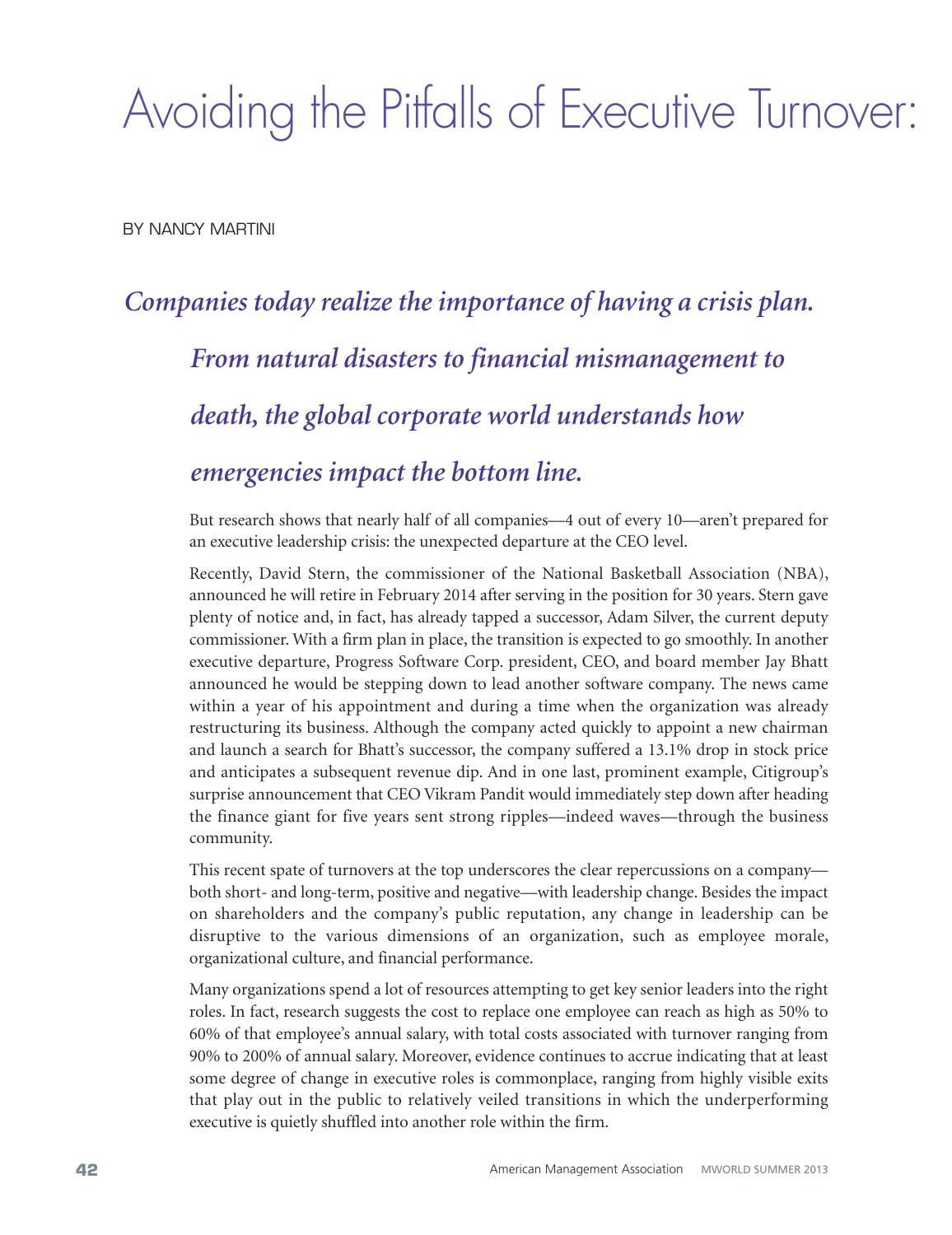# **Make Succession Planning a Priority**



#### **WHY DO LEADERS FAIL?**

According to *The Right Leader: Selecting Executives Who Fit* by Nat Stoddard and Claire Wyckoff, about 40% of CEOs are fired or "retired"within their first 18 months, and 64% never make it to their fourth anniversary. My experience working with executives leads me to believe that at least half of C-Suite executives underperform on

one or more of their core responsibilities. Typically, leaders who have ascended to the C-Level rarely fail primarily because of skill-set deficiencies or lack of intellect. Rather, I find the core reasons are cultural misalignment, overpromotion, and/or a failure to evolve.

Cultural misalignment occurs when individuals who have the requisite experience, intellect, and core skills to be successful in a high-stakes role underperform due to a lack of fit between the individual and the culture and values of the organization. Often, these are senior leaders brought in from outside the organization or who have been promoted quickly from function to function within the same organization.

Overpromotion occurs when individuals whose performance in prior roles ranged from merely acceptable to superb, are seen as loyal organizational citizens and good people—and are given new, bigger jobs because they "deserve" them. Often a factor that contributes to this mistake is a decision maker's fear of being seen as not rewarding hard work, not respecting longevity, and not promoting from within.

Finally, there are executives who either cannot or will not adapt to shifting business conditions or whose priorities tend to have short tenures. These individuals might over-rely on their old way of doing things when new approaches or perspectives may be required. They often live in the past and fail to listen and respond to feedback. Phrases like, "The way that we used to do it…" or "The way we did it at my old company…" are telltale signs that the executive hasn't completely progressed into the new position.

#### **PREDICTING SUCCESS IN THE SEARCH FOR A SUCCESSOR**

The good news is that it's not all gloom and doom. According to an Ernst & Young study, companies with a well-planned, fair, and objective succession process not only have better chances of securing the best leaders but also find it easier to attract and retain key talent.

As the CEO of an organization that combines the power of predictive data with business strategy, I see every day how behavioral science, research, and analysis can provide an inside look at how a leader's drive, decision-making style, ability to take on risk and more will meet